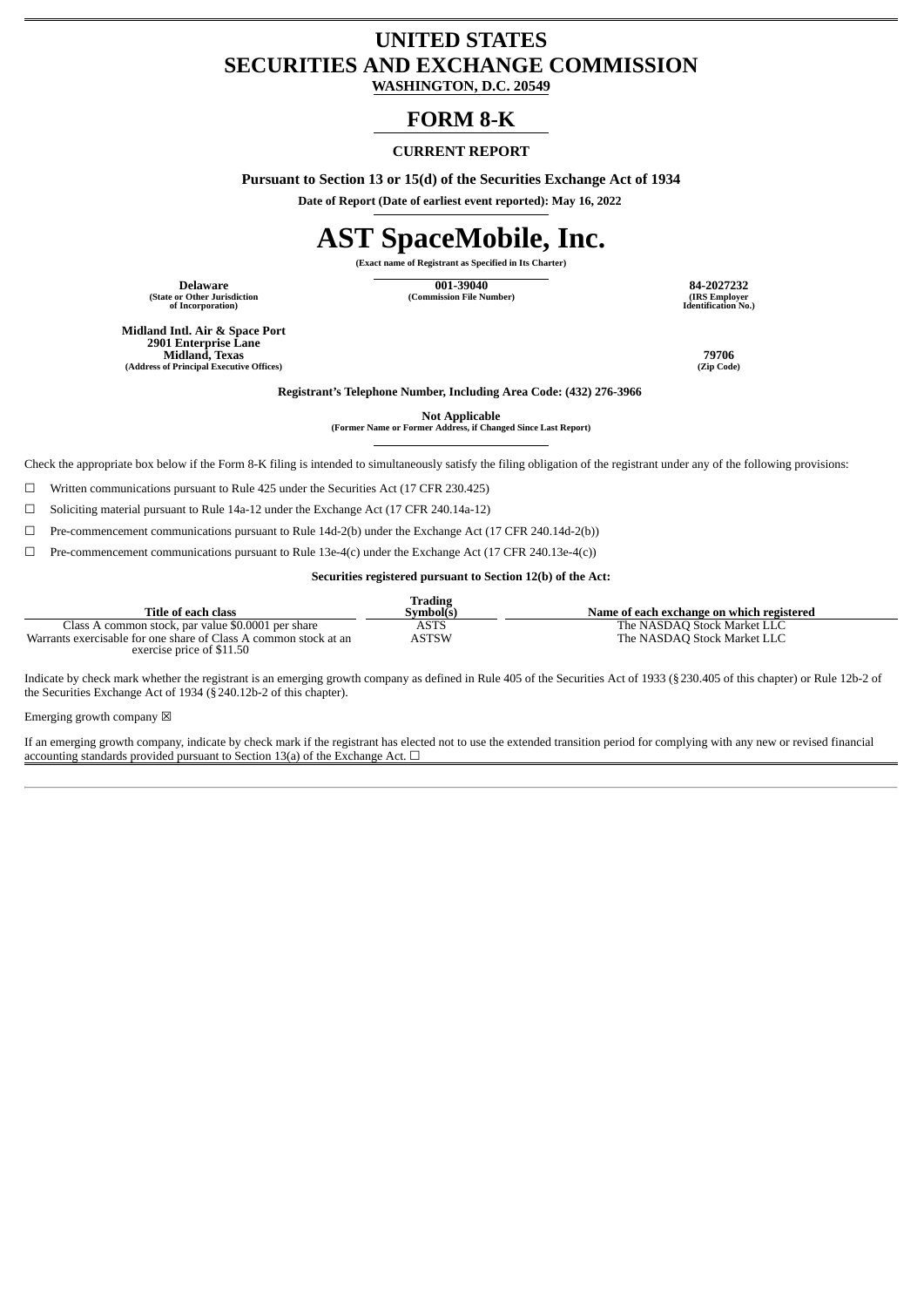#### **Item 2.02. Results of Operations and Financial Condition.**

On May 16, 2022, AST SpaceMobile, Inc. ("AST SpaceMobile" or the "Company") issued a press release announcing financial results for the three months ended March 31, 2022. A copy of the press release is attached hereto as Exhibit 99.1.

The information included in this Item 2.02 and in Exhibit 99.1 shall not be deemed "filed" for purposes of Section 18 of the Securities Exchange Act of 1934 ("Exchange Act") or otherwise subject to the liabilities of that section, nor shall it be deemed incorporated by reference in any filing under the Securities Act of 1933 or the Exchange Act, except as expressly set forth by specific reference in such a filing.

# **Item 7.01. Regulation FD Disclosure.**

AST SpaceMobile is also furnishing a First Quarter Business Update, dated May 16, 2022 (the "Presentation"), attached as Exhibit 99.2 to this Current Report on Form 8-K, which may be referred to on the Company's first quarter 2022 conference call to be held on May 16, 2022. The Presentation will also be available on the Company's website at www.ast-science.com.

The information included in this Item 7.01 and in Exhibit 99.2 shall not be deemed "filed" for purposes of Section 18 of the Exchange Act or otherwise subject to the liabilities of that section, nor shall it be deemed incorporated by reference in any filing under the Securities Act of 1933 or the Exchange Act, except as expressly set forth by specific reference in such a filing.

# **Item 9.01 Financial Statements and Exhibits.**

| <b>Exhibit No.</b> | Description                                                                  |
|--------------------|------------------------------------------------------------------------------|
| 99.1               | Press Release dated May 16, 2022                                             |
| 99.2               | <b>First Quarter 2022 Business Update</b>                                    |
| 104                | Cover Page Interactive Data File (embedded within the Inline XBRL document). |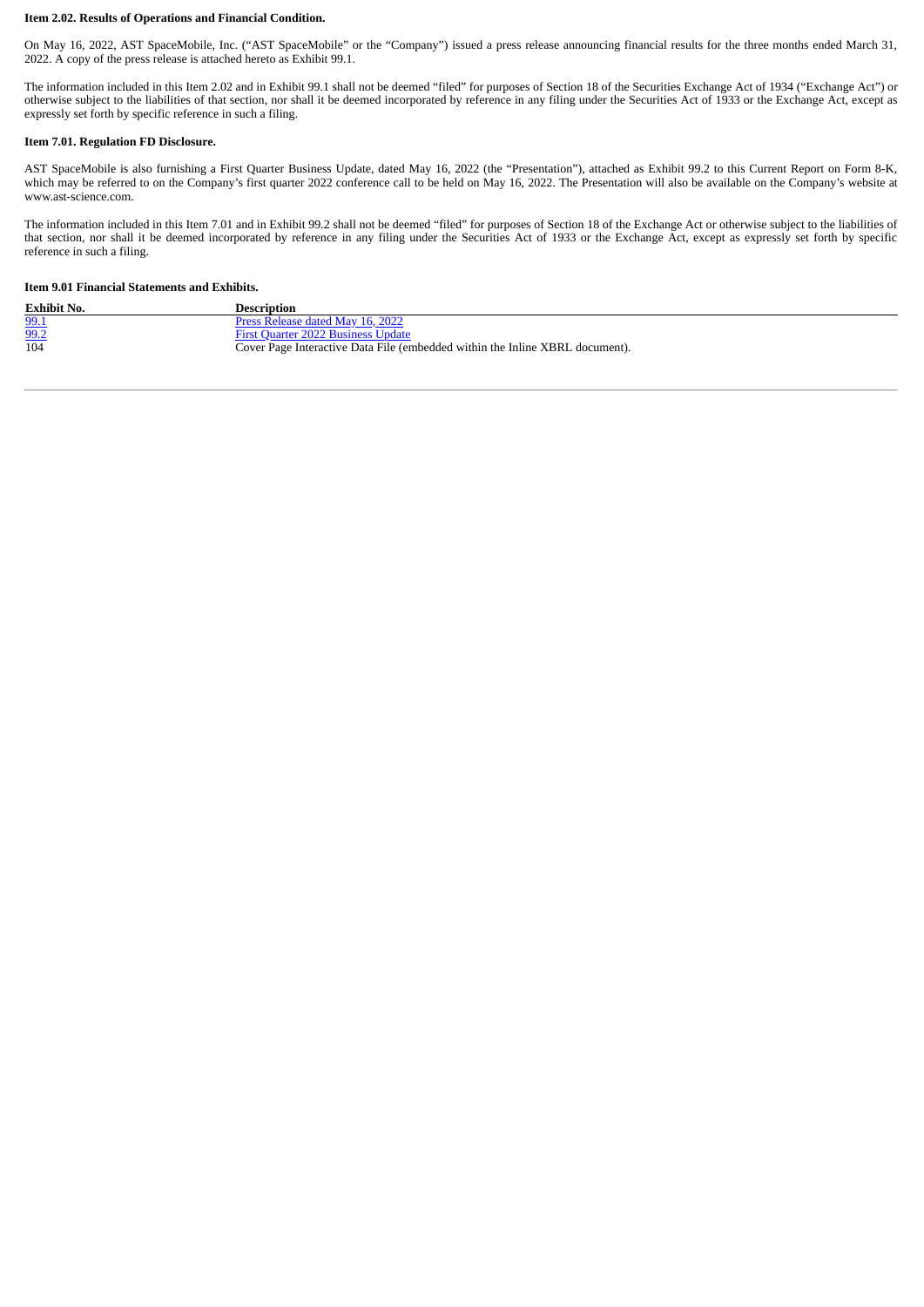# **SIGNATURES**

Pursuant to the requirements of the Securities Exchange Act of 1934, the registrant has duly caused this report to be signed on its behalf by the undersigned thereunto duly authorized.

## AST SPACEMOBILE, INC.

Date: May 16, 2022 **By:** *Alexander By: /s/ Sean R. Wallace* 

Name: Sean R. Wallace Title: Chief Financial Officer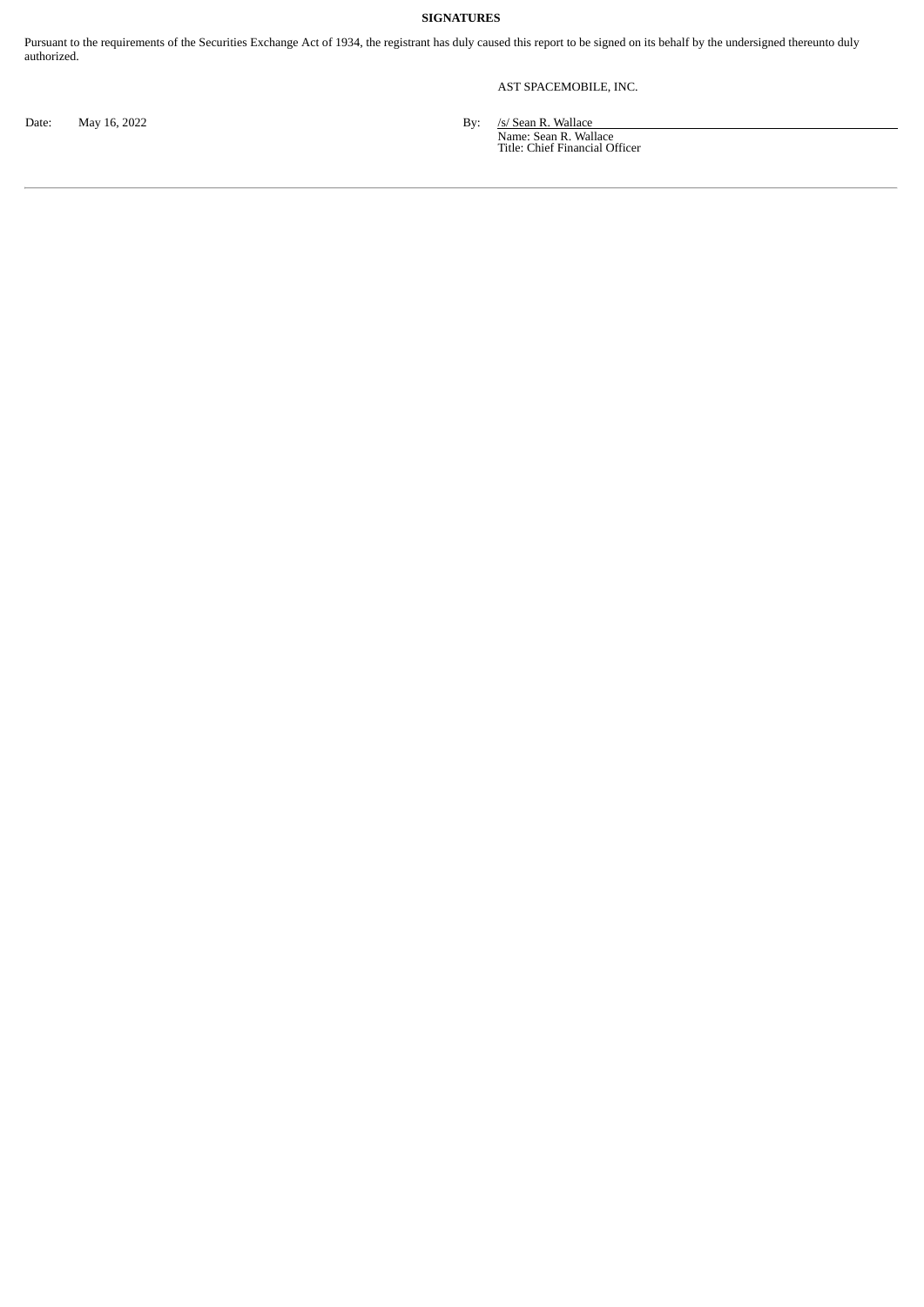

# **AST SpaceMobile Provides First Quarter 2022 Business Update**

<span id="page-3-0"></span>MIDLAND, TX, May 16, 2022 – AST SpaceMobile, Inc. ("AST SpaceMobile") (NASDAQ: ASTS), the company building the first and only spacebased cellular broadband network accessible directly by standard mobile phones, today is providing its business update for the first quarter ended March 31, 2022.

"Today, we are excited to report strong momentum across the business. We continue to advance our industrialization activities, with investments at our Midland facilities and in our supply chain, towards our goal of producing up to 6 Bluebird production satellites per month," said Abel Avellan, Chairman and CEO of AST SpaceMobile. "We also remain focused on the planned summer launch of our next satellite, BlueWalker 3, having completed more than 700 tests to position the spacecraft and our system for mission success."

## **Business Highlights**

- The BlueWalker 3 ("BW3") satellite is substantially complete having undergone over 700 tests of its capabilities and systems and is targeted to launch in the Summer of 2022 subject to a number of factors, including satisfactory and timely completion of all testing
- Received an experimental license from the Federal Communications Commission (FCC) authorizing BlueWalker 3 space-to-ground testing in the United States using 3GPP low-band cellular frequencies and Q/V-band frequencies, subject to certain restrictions
- Appointed Sean Wallace as Executive Vice President and Chief Financial Officer, who most recently served as Chief Financial Officer and Treasurer for Cogent Communications, one of the leading internet service providers in the world with operations in 50 countries; Mr. Wallace assumed his new role on May 10, 2022
- Entered into a common stock purchase agreement with B. Riley Principal Capital, LLC ("B. Riley") that provides the right, without obligation, to sell and issue up to \$75.0 million of Class A Common Stock over a period of 24 months to B. Riley at AST SpaceMobile's sole discretion, subject to certain limitations and conditions
- Continued progress on clean room environment and facility readiness at the extension production facility ("Site 2") in Texas for the highly automated assembly and testing line that will support our production target of up to 6 satellites per month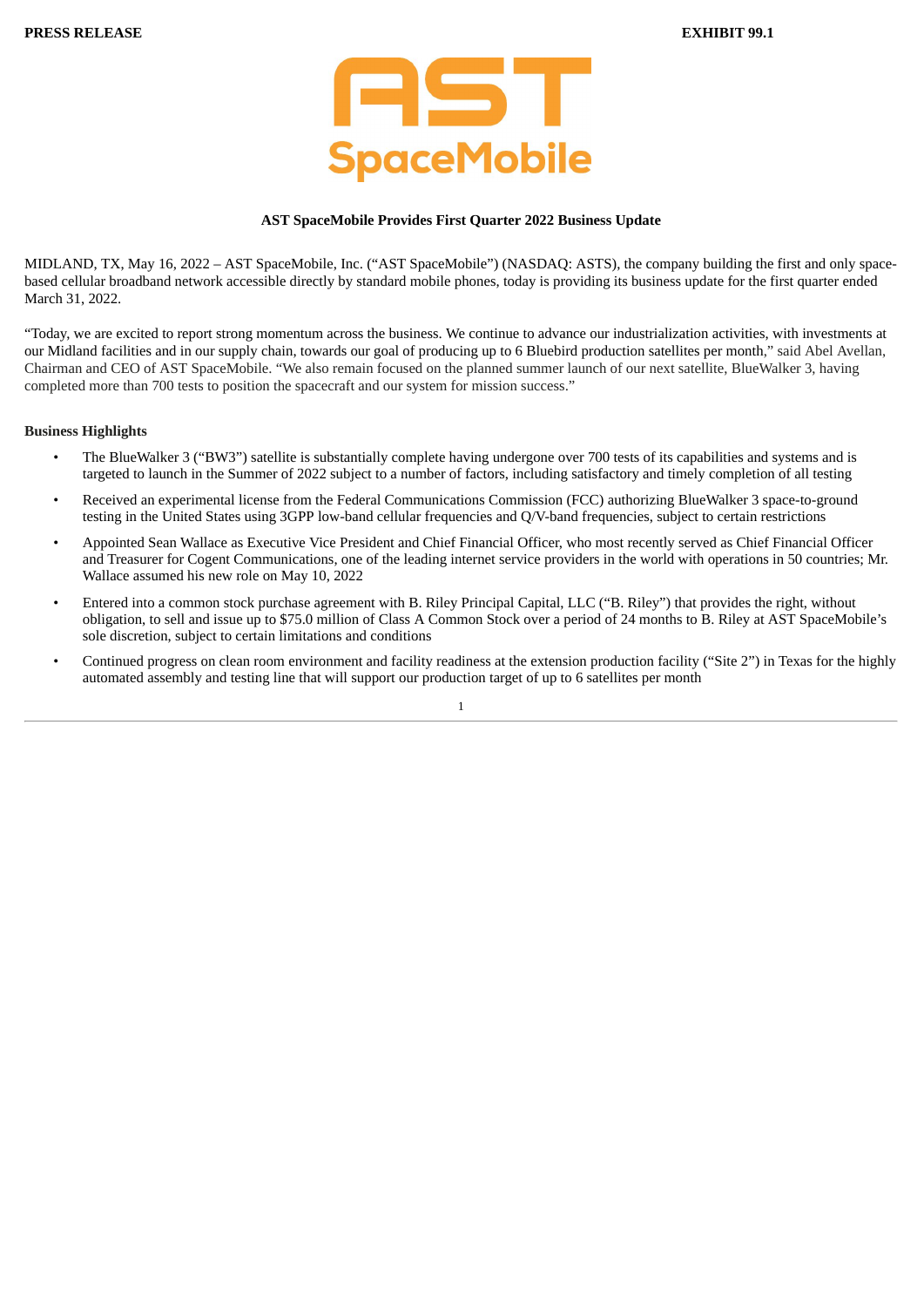- Announced a memorandum of understanding ("MOU") with Globe Telecom, Inc., a leading digital platform in the Philippines, serving approximately 86 million wireless subscribers, bringing the number of subscribers represented by mobile network operators who have agreements and MOUs with AST SpaceMobile to more than 1.8 billion as of May 16, 2022
- Grew portfolio of patent- and patent-pending claims to more than 2,300 worldwide as of May 16, 2022, compared to more than 2,100 as of March 31, 2022

## **First Quarter 2022 Financial Highlights**

- Ended the first quarter with cash, cash equivalents, and restricted cash of \$255.1 million and \$4.9 million of debt as of March 31, 2022, incurred in connection with the purchase of the new Texas facility
- Total operating expenses increased by \$1.4 million to \$32.7 million for the first quarter of 2022, as compared to \$31.3 million in the fourth quarter of 2021, due to a \$0.9 million increase in engineering services, \$0.3 million increase in research and development costs, and \$0.2 million increase in depreciation and amortization
- As of March 31, 2022, invested \$82.7 million in the construction and testing of the BlueWalker 3 satellite
- As of March 31, 2022, invested \$32.2 million in property and equipment primarily related to the Texas facilities, satellite antennas, test equipment, and leasehold improvements

# **Conference Call Information**

AST SpaceMobile will hold a quarterly business update conference call at 5:00 p.m. (Eastern Time) today, May 16, 2022. The call will be accessible via a live webcast on the Events page of AST SpaceMobile's Investor Relations website at https://investors.ast-science.com/. An archive of the webcast will be available shortly after the call.

# **About AST SpaceMobile**

AST SpaceMobile is building the first and only global cellular broadband network in space to operate directly with standard, unmodified mobile devices based on our extensive IP and patent portfolio. Our engineers and space scientists are on a mission to eliminate the connectivity gaps faced by today's five billion mobile subscribers and finally bring broadband to the billions who remain unconnected. For more information, follow AST SpaceMobile on Facebook, Twitter, LinkedIn and YouTube. Watch this video for an overview of the SpaceMobile mission.

To receive alerts about upcoming events and press releases, please sign up for our investor relations email alerts list at https://investors.astscience.com/ir-resources/email-alerts**.**

#### **Forward-Looking Statements**

This communication contains "forward-looking statements" that are not historical facts, and involve risks and uncertainties that could cause actual results of AST SpaceMobile to differ materially from those expected and projected. These forward-looking statements can be identified by the use of forward-looking terminology, including the words "believes," "estimates," "anticipates," "expects," "intends," "plans," "may," "will,"

 $\overline{2}$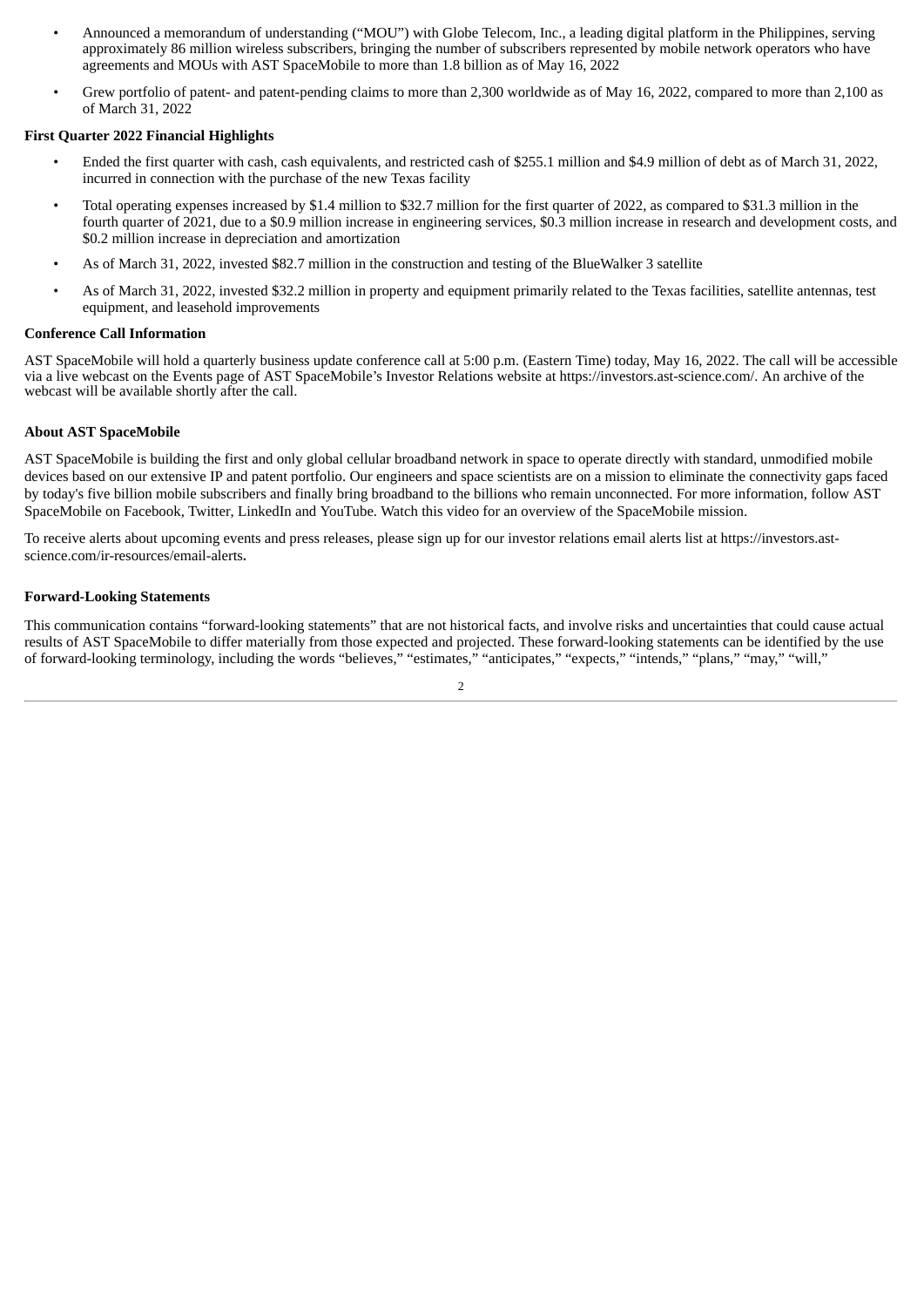"would," "potential," "projects," "predicts," "continue," or "should," or, in each case, their negative or other variations or comparable terminology.

These forward-looking statements involve significant risks and uncertainties that could cause the actual results to differ materially from the expected results. Most of these factors are outside AST SpaceMobile's control and are difficult to predict. Factors that may cause such differences include, but are not limited to: (i) expectations regarding AST SpaceMobile's strategies and future financial performance, including AST's future business plans or objectives, expected functionality of the SpaceMobile Service, anticipated timing and level of deployment of satellites, anticipated demand and acceptance of mobile satellite services, prospective performance and commercial opportunities and competitors, the timing of obtaining regulatory approvals, ability to finance its research and development activities, commercial partnership acquisition and retention, products and services, pricing, marketing plans, operating expenses, market trends, revenues, liquidity, cash flows and uses of cash, capital expenditures, and AST's ability to invest in growth initiatives; (ii) the negotiation of definitive agreements with mobile network operators relating to the SpaceMobile service that would supersede preliminary agreements and memoranda of understanding; (iii) the ability of AST SpaceMobile to grow and manage growth profitably and retain its key employees and AST SpaceMobile's responses to actions of its competitors and its ability to effectively compete; (iv) changes in applicable laws or regulations; (v) the possibility that AST SpaceMobile may be adversely affected by other economic, business, and/or competitive factors; (vi) the outcome of any legal proceedings that may be instituted against AST SpaceMobile; and (vii) other risks and uncertainties indicated in the Company's filings with the SEC, including those in the Risk Factors section of AST SpaceMobile's Form 10- K filed with the SEC on March 31, 2022.

AST SpaceMobile cautions that the foregoing list of factors is not exclusive. AST SpaceMobile cautions readers not to place undue reliance upon any forward-looking statements, which speak only as of the date made. For information identifying important factors that could cause actual results to differ materially from those anticipated in the forward-looking statements, please refer to the Risk Factors incorporated by reference into AST SpaceMobile's Form 10-K filed with the SEC on March 31, 2022. AST SpaceMobile's securities filings can be accessed on the EDGAR section of the SEC's website at www.sec.gov [sec.gov]. Except as expressly required by applicable securities law, AST SpaceMobile disclaims any intention or obligation to update or revise any forward-looking statements whether as a result of new information, future events or otherwise.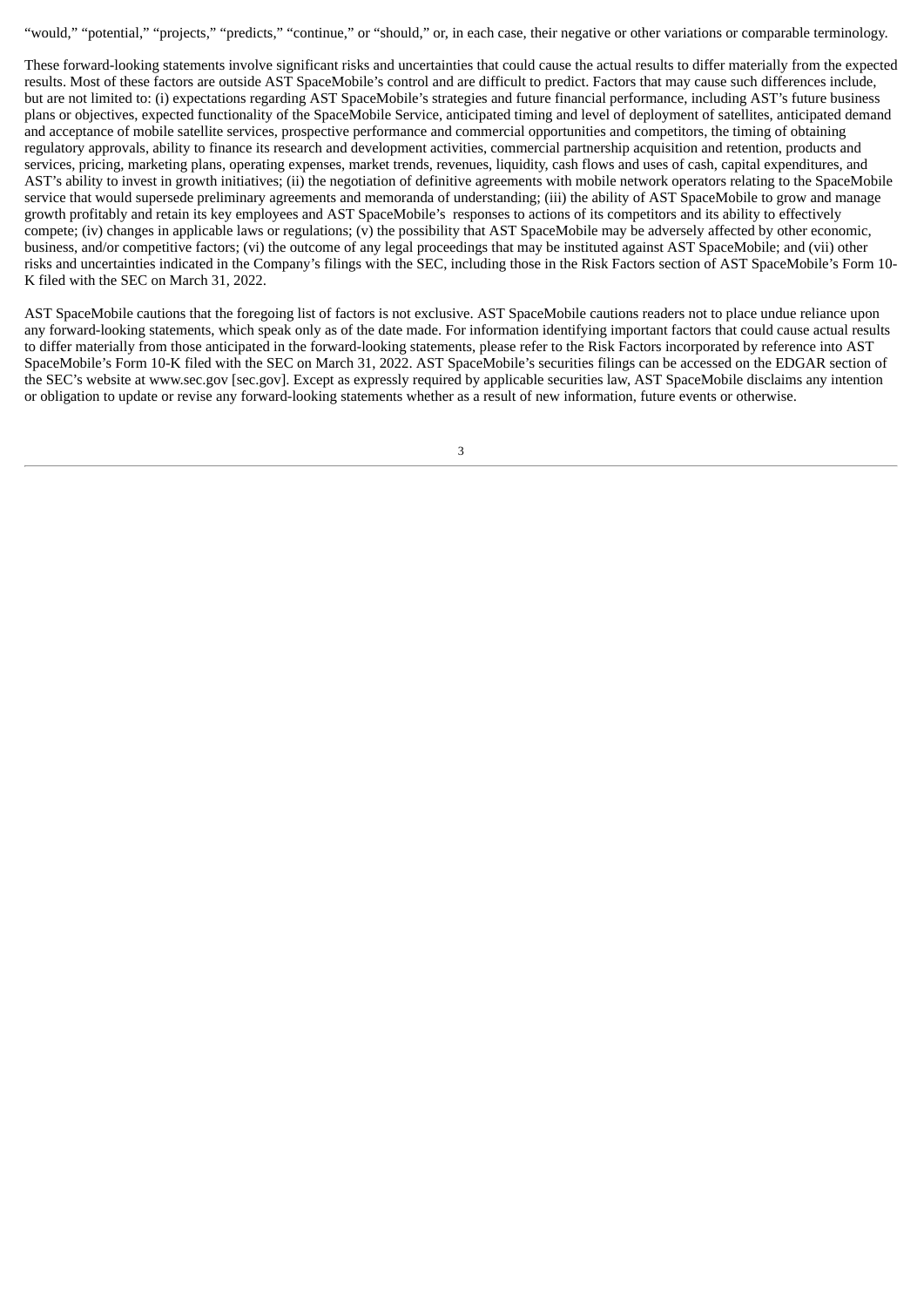#### **AST SPACEMOBILE, INC. CONDENSED CONSOLIDATED BALANCE SHEETS (UNAUDITED) (dollars in thousands, except share data)**

|                                                                                                                                                                                                 | March 31,<br>2022             | December 31,<br>2021 |
|-------------------------------------------------------------------------------------------------------------------------------------------------------------------------------------------------|-------------------------------|----------------------|
|                                                                                                                                                                                                 |                               |                      |
| <b>ASSETS</b><br><b>Current assets:</b>                                                                                                                                                         |                               |                      |
| Cash and cash equivalents                                                                                                                                                                       | $\mathbf{\hat{s}}$<br>253,731 | \$<br>321,787        |
| Restricted cash                                                                                                                                                                                 | 1,379                         | 2,750                |
| Accounts receivable                                                                                                                                                                             | 2,593                         | 2,173                |
| Inventories                                                                                                                                                                                     | 1,827                         | 1,412                |
| Prepaid expenses                                                                                                                                                                                | 3,537                         | 3,214                |
| Other current assets                                                                                                                                                                            | 9,862                         | 4,467                |
| <b>Total current assets</b>                                                                                                                                                                     | 272,929                       | 335,803              |
|                                                                                                                                                                                                 |                               |                      |
| <b>Property and equipment:</b>                                                                                                                                                                  | 82,693                        | 67,615               |
| BlueWalker 3 satellite - construction in progress                                                                                                                                               | 32,157                        | 28,327               |
| Property and equipment, net                                                                                                                                                                     | 114,850                       | 95,942               |
| Total property and equipment, net                                                                                                                                                               |                               |                      |
| Other non-current assets:                                                                                                                                                                       |                               |                      |
| Operating lease right-of-use assets, net                                                                                                                                                        | 7,990                         | 7,991                |
| Intangible assets, net                                                                                                                                                                          | 205                           | 242                  |
| Goodwill                                                                                                                                                                                        | 3,546                         | 3,641                |
| Other non-current assets                                                                                                                                                                        | 15,066                        | 317                  |
| <b>Total other non-current assets</b>                                                                                                                                                           | 26,807                        | 12.191               |
| <b>TOTAL ASSETS</b>                                                                                                                                                                             | \$<br>414,586                 | 443,936<br>\$        |
|                                                                                                                                                                                                 |                               |                      |
| <b>LIABILITIES AND STOCKHOLDERS' EQUITY</b>                                                                                                                                                     |                               |                      |
| <b>Current liabilities:</b>                                                                                                                                                                     |                               |                      |
| Accounts payable                                                                                                                                                                                | $\mathbf{s}$<br>6,917         | \$<br>6,638          |
| Accrued expenses and other current liabilities                                                                                                                                                  | 7,295                         | 7,469                |
| Deferred revenue                                                                                                                                                                                | 7,800                         | 6,636                |
| Current operating lease liabilities                                                                                                                                                             | 900                           | 634                  |
| <b>Total current liabilities</b>                                                                                                                                                                | 22,912                        | 21,377               |
| Warrant liabilities                                                                                                                                                                             | 63,544                        | 58,062               |
| Non-current operating lease liabilities                                                                                                                                                         | 7,312                         | 7,525                |
| Long-term debt                                                                                                                                                                                  | 4,940                         | 5,000                |
| <b>Total liabilities</b>                                                                                                                                                                        | 98,708                        | 91,964               |
|                                                                                                                                                                                                 |                               |                      |
| <b>Commitments and contingencies</b>                                                                                                                                                            |                               |                      |
| <b>Stockholders' Equity:</b>                                                                                                                                                                    |                               |                      |
| Class A Common Stock, \$.0001 par value; 800,000,000 shares authorized; 51,782,254 and 51,730,904 shares issued and                                                                             | $\overline{5}$                | 5                    |
| outstanding as of March 31, 2022 and December 31, 2021, respectively.<br>Class B Common Stock, \$.0001 par value; 200,000,000 shares authorized; 51,636,922 shares issued and outstanding as of |                               |                      |
| March 31, 2022 and December 31, 2021, respectively.                                                                                                                                             | 5                             | 5                    |
| Class C Common Stock, \$.0001 par value; 125,000,000 shares authorized; 78,163,078 shares issued and outstanding as of<br>March 31, 2022 and December 31, 2021, respectively.                   | 8                             | 8                    |
| Additional paid-in capital                                                                                                                                                                      | 172,708                       | 171,155              |
| Accumulated other comprehensive loss                                                                                                                                                            | (505)                         | (433)                |
| Accumulated deficit                                                                                                                                                                             | (81, 182)                     | (70, 461)            |
| Noncontrolling interest                                                                                                                                                                         | 224,839                       | 251,693              |
| <b>Total stockholders' equity</b>                                                                                                                                                               | 315,878                       | 351,972              |
|                                                                                                                                                                                                 |                               |                      |
| TOTAL LIABILITIES AND STOCKHOLDERS' EQUITY                                                                                                                                                      | \$<br>414,586                 | 443,936<br>\$        |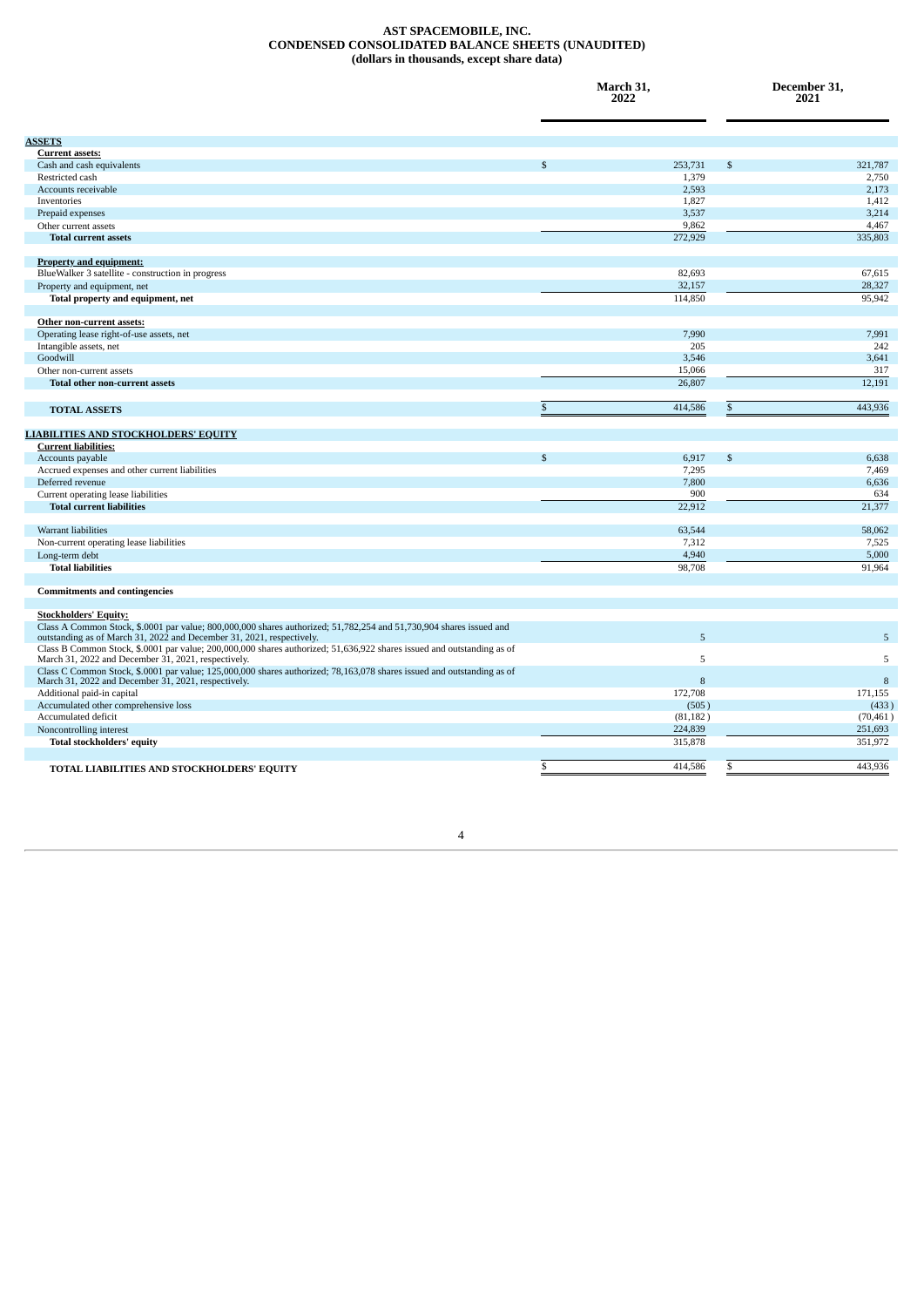#### **AST SPACEMOBILE, INC. CONDENSED CONSOLIDATED STATEMENTS OF OPERATIONS (UNAUDITED) (dollars in thousands, except share and per share data)**

|                                                                                             | <b>Three Months Ended March 31,</b> |                 |          |
|---------------------------------------------------------------------------------------------|-------------------------------------|-----------------|----------|
|                                                                                             |                                     | 2022            | 2021     |
| <b>Revenues</b>                                                                             | \$                                  | \$<br>2,394     | 951      |
| Cost of sales (exclusive of items shown separately below)                                   |                                     | 1,986           | 896      |
| <b>Gross profit</b>                                                                         |                                     | 408             | 55       |
| <b>Operating expenses:</b>                                                                  |                                     |                 |          |
| <b>Engineering services</b>                                                                 |                                     | 11,740          | 5,659    |
| General and administrative costs                                                            |                                     | 11,619          | 5,537    |
| Research and development costs                                                              |                                     | 8,281           | 304      |
| Depreciation and amortization                                                               |                                     | 1,100           | 614      |
| <b>Total operating expenses</b>                                                             |                                     | 32,740          | 12,114   |
|                                                                                             |                                     |                 |          |
| Other income (expense):                                                                     |                                     |                 |          |
| Loss on remeasurement of warrant liabilities                                                |                                     | (5,482)         |          |
| Other income (expense), net                                                                 |                                     | 15              | (28)     |
| Total other expense, net                                                                    |                                     | (5, 467)        | (28)     |
| Loss before income tax expense                                                              |                                     | (37,799)        | (12,087) |
| Income tax expense                                                                          |                                     | 104             |          |
| Net loss before allocation to noncontrolling interest                                       |                                     | (37, 903)       | (12,088) |
|                                                                                             |                                     | (27, 182)       | (508)    |
| Net loss attributable to noncontrolling interest                                            |                                     |                 |          |
| Net loss attributable to common stockholders                                                | \$                                  | (10, 721)<br>\$ | (11,580) |
| Net loss per share of common stock attributable to common stockholders <sup>(1)</sup>       |                                     |                 |          |
| Basic and diluted                                                                           | \$                                  | (0.21)          | N/A      |
| Weighted average shares used in computing net loss per share of common stock <sup>(1)</sup> |                                     |                 |          |
| Basic and diluted                                                                           |                                     | 51,760,520      | N/A      |

(1) Earnings per share information has not been presented for periods prior to the Business Combination, as it resulted in values that would not be meaningful to the users of these unaudited condensed consolidated financial statements. Refer to Note 13 in the Notes to the Condensed Consolidated Financial Statements (Unaudited) included in our Form 10- Q for the quarter ended March 31, 2022 for further information.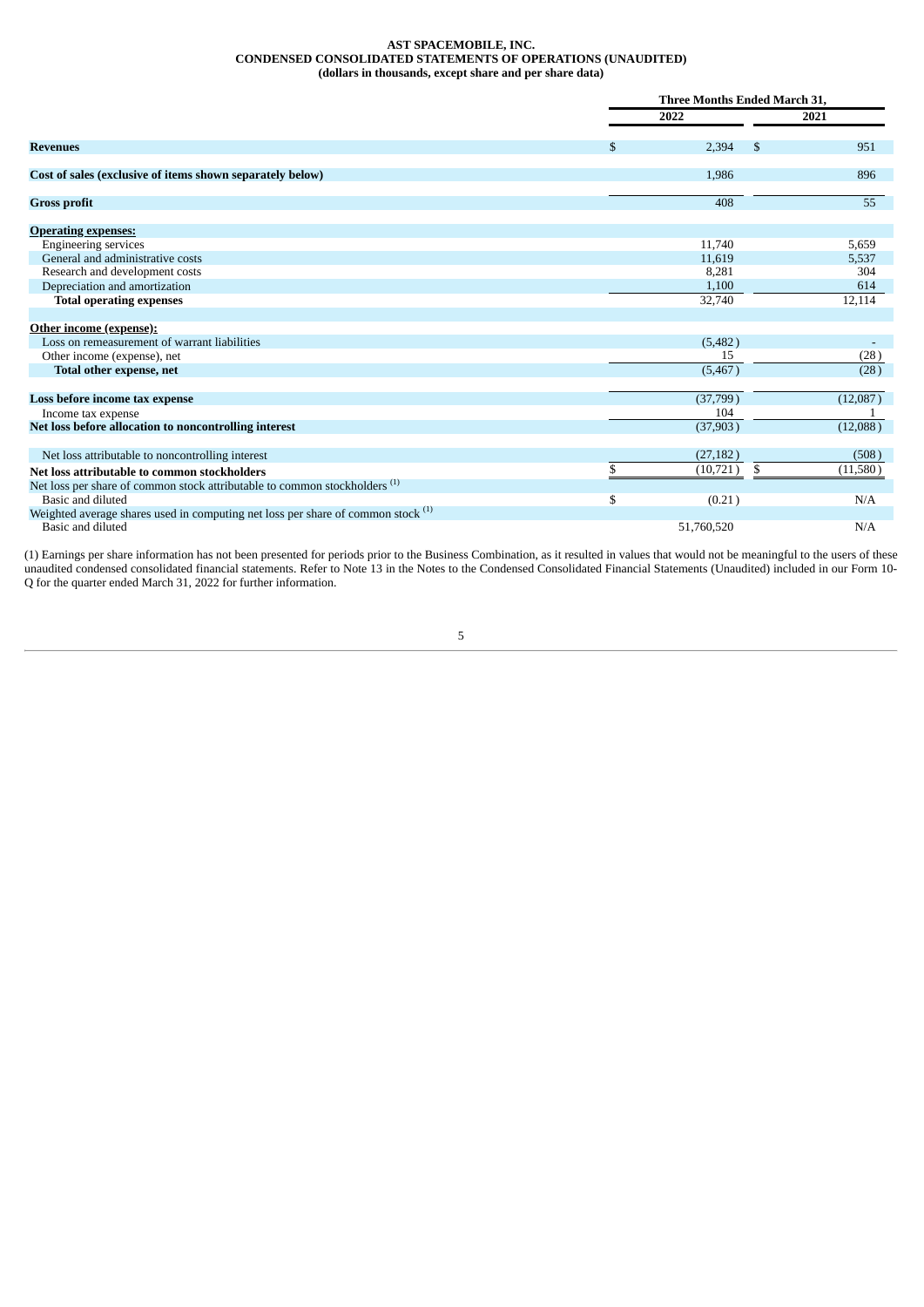#### **AST SPACEMOBILE, INC. CONDENSED CONSOLIDATED STATEMENTS OF COMPREHENSIVE INCOME (LOSS) (UNAUDITED) (dollars in thousands)**

|                                                                       |      | Three months ended<br>March 31, |  |           |  |
|-----------------------------------------------------------------------|------|---------------------------------|--|-----------|--|
|                                                                       | 2022 |                                 |  | 2021      |  |
|                                                                       |      |                                 |  |           |  |
| Net loss before allocation to noncontrolling interest                 |      | (37,903)                        |  | (12,088)  |  |
| Other comprehensive loss                                              |      |                                 |  |           |  |
| Foreign currency translation adjustments                              |      | (432)                           |  | (263)     |  |
| Total other comprehensive loss                                        |      | (432)                           |  | (263)     |  |
| Total comprehensive loss before allocation to noncontrolling interest |      | (38, 335)                       |  | (12, 351) |  |
| Comprehensive loss attributable to noncontrolling interest            |      | (27, 542)                       |  | (574)     |  |
| Comprehensive loss attributable to common stockholders                |      | (10,793)                        |  | (11,777)  |  |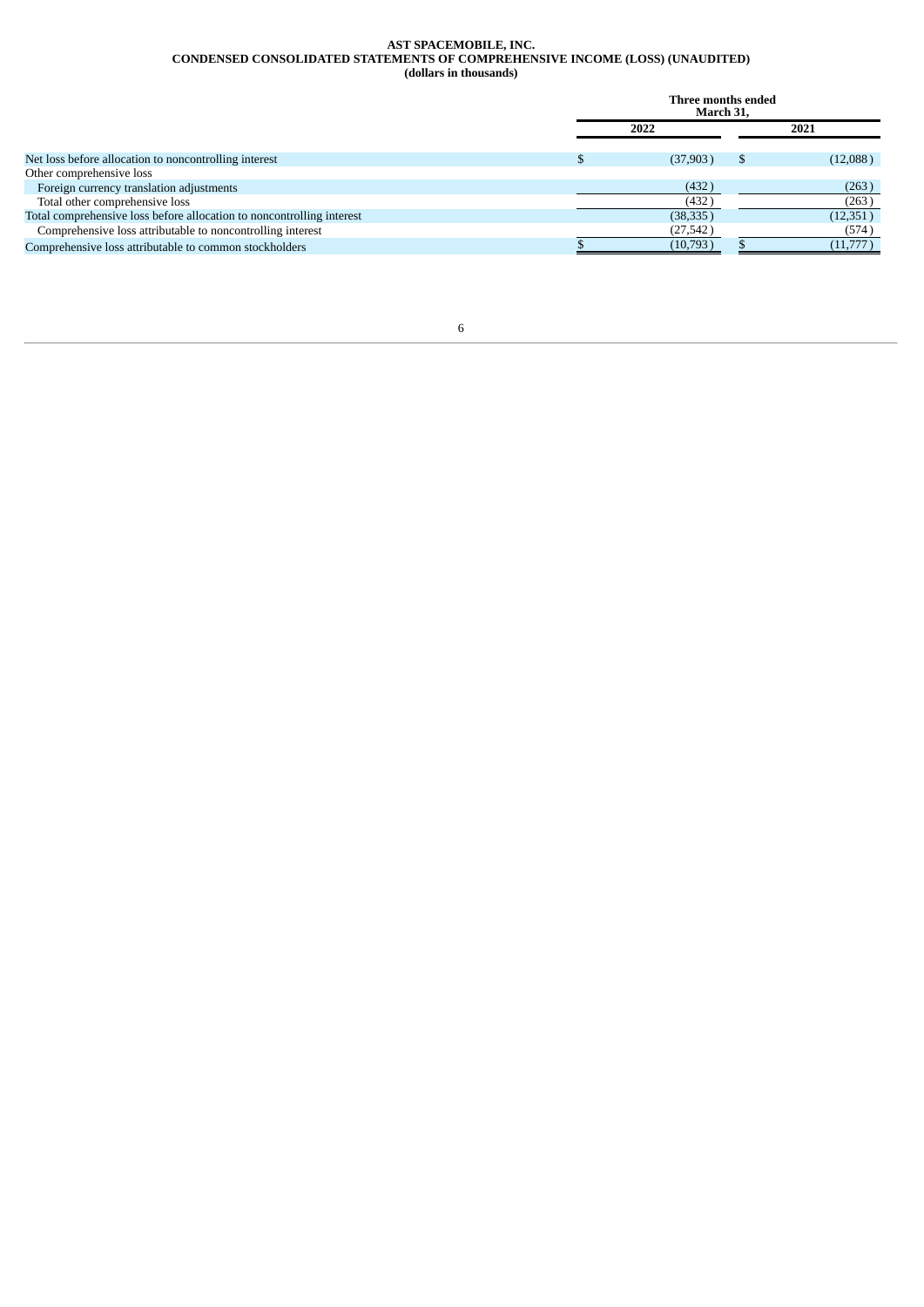#### **AST SPACEMOBILE, INC. CONDENSED CONSOLIDATED STATEMENTS OF CASH FLOWS (UNAUDITED)** *(dollars in thousands)*

| 2022<br>2021<br>Cash flows from operating activities:<br>Net loss before allocation to noncontrolling interest<br>\$<br>$(37,903)$ \$<br>(12,088)<br>Adjustments to reconcile net loss before noncontrolling interest to cash<br>used in operating activities:<br>Depreciation<br>1,046<br>557<br>Amortization of intangible assets<br>54<br>57<br>Loss on remeasurement of warrant liabilities<br>5,482<br>Non-cash lease expense<br>170<br>100<br>Stock-based compensation<br>2,254<br>356<br>Changes in operating assets and liabilities:<br>Accounts receivable<br>942<br>(470)<br>100<br>Prepaid expenses and other current assets<br>(6,838)<br>Inventory<br>(443)<br>(457)<br>Accounts payable and accrued expenses<br>2,684<br>1,273<br>Operating lease liabilities<br>(112)<br>(94)<br>Deferred revenue<br>1,333<br>725<br>(14, 751)<br>(12)<br>Other assets and liabilities<br>(8,527)<br>Net cash used in operating activities<br>(47,508)<br>Cash flows from investing activities:<br>Purchase of property and equipment<br>(4,660)<br>(2,728)<br>BlueWalker 3 satellite - construction in process<br>(16,907)<br>(8,695)<br>Net cash used in investing activities<br>(21, 567)<br>(11, 423)<br>Cash flows from financing activities:<br>Direct costs incurred for the Business Combination<br>(595)<br>Proceeds from warrant exercises<br>33<br>97<br>Proceeds from debt<br>Net cash provided by (used in) financing activities<br>130<br>(595)<br>Effect of exchange rate changes on cash, cash equivalents and restricted cash<br>(482)<br>(19)<br>Net decrease in cash, cash equivalents and restricted cash<br>(69, 427)<br>(20, 564)<br>324,537<br>42,777<br>Cash, cash equivalents and restricted cash, beginning of period<br>\$<br>\$<br>255,110<br>22,213<br>Cash, cash equivalents and restricted cash, end of period<br>Supplemental disclosure of cash flow information:<br>Non-cash transactions:<br>\$<br>Purchases of construction in process in accounts payable<br>1,483<br>\$<br>3,263<br>Purchases of property and equipment in accounts payable<br>1,661<br>362 |                                                                          | Three months ended March 31, |  |  |  |
|--------------------------------------------------------------------------------------------------------------------------------------------------------------------------------------------------------------------------------------------------------------------------------------------------------------------------------------------------------------------------------------------------------------------------------------------------------------------------------------------------------------------------------------------------------------------------------------------------------------------------------------------------------------------------------------------------------------------------------------------------------------------------------------------------------------------------------------------------------------------------------------------------------------------------------------------------------------------------------------------------------------------------------------------------------------------------------------------------------------------------------------------------------------------------------------------------------------------------------------------------------------------------------------------------------------------------------------------------------------------------------------------------------------------------------------------------------------------------------------------------------------------------------------------------------------------------------------------------------------------------------------------------------------------------------------------------------------------------------------------------------------------------------------------------------------------------------------------------------------------------------------------------------------------------------------------------------------------------------------------------------------------------------------------------------------------------------------------------|--------------------------------------------------------------------------|------------------------------|--|--|--|
|                                                                                                                                                                                                                                                                                                                                                                                                                                                                                                                                                                                                                                                                                                                                                                                                                                                                                                                                                                                                                                                                                                                                                                                                                                                                                                                                                                                                                                                                                                                                                                                                                                                                                                                                                                                                                                                                                                                                                                                                                                                                                                  |                                                                          |                              |  |  |  |
|                                                                                                                                                                                                                                                                                                                                                                                                                                                                                                                                                                                                                                                                                                                                                                                                                                                                                                                                                                                                                                                                                                                                                                                                                                                                                                                                                                                                                                                                                                                                                                                                                                                                                                                                                                                                                                                                                                                                                                                                                                                                                                  |                                                                          |                              |  |  |  |
|                                                                                                                                                                                                                                                                                                                                                                                                                                                                                                                                                                                                                                                                                                                                                                                                                                                                                                                                                                                                                                                                                                                                                                                                                                                                                                                                                                                                                                                                                                                                                                                                                                                                                                                                                                                                                                                                                                                                                                                                                                                                                                  |                                                                          |                              |  |  |  |
|                                                                                                                                                                                                                                                                                                                                                                                                                                                                                                                                                                                                                                                                                                                                                                                                                                                                                                                                                                                                                                                                                                                                                                                                                                                                                                                                                                                                                                                                                                                                                                                                                                                                                                                                                                                                                                                                                                                                                                                                                                                                                                  |                                                                          |                              |  |  |  |
|                                                                                                                                                                                                                                                                                                                                                                                                                                                                                                                                                                                                                                                                                                                                                                                                                                                                                                                                                                                                                                                                                                                                                                                                                                                                                                                                                                                                                                                                                                                                                                                                                                                                                                                                                                                                                                                                                                                                                                                                                                                                                                  |                                                                          |                              |  |  |  |
|                                                                                                                                                                                                                                                                                                                                                                                                                                                                                                                                                                                                                                                                                                                                                                                                                                                                                                                                                                                                                                                                                                                                                                                                                                                                                                                                                                                                                                                                                                                                                                                                                                                                                                                                                                                                                                                                                                                                                                                                                                                                                                  |                                                                          |                              |  |  |  |
|                                                                                                                                                                                                                                                                                                                                                                                                                                                                                                                                                                                                                                                                                                                                                                                                                                                                                                                                                                                                                                                                                                                                                                                                                                                                                                                                                                                                                                                                                                                                                                                                                                                                                                                                                                                                                                                                                                                                                                                                                                                                                                  |                                                                          |                              |  |  |  |
|                                                                                                                                                                                                                                                                                                                                                                                                                                                                                                                                                                                                                                                                                                                                                                                                                                                                                                                                                                                                                                                                                                                                                                                                                                                                                                                                                                                                                                                                                                                                                                                                                                                                                                                                                                                                                                                                                                                                                                                                                                                                                                  |                                                                          |                              |  |  |  |
|                                                                                                                                                                                                                                                                                                                                                                                                                                                                                                                                                                                                                                                                                                                                                                                                                                                                                                                                                                                                                                                                                                                                                                                                                                                                                                                                                                                                                                                                                                                                                                                                                                                                                                                                                                                                                                                                                                                                                                                                                                                                                                  |                                                                          |                              |  |  |  |
|                                                                                                                                                                                                                                                                                                                                                                                                                                                                                                                                                                                                                                                                                                                                                                                                                                                                                                                                                                                                                                                                                                                                                                                                                                                                                                                                                                                                                                                                                                                                                                                                                                                                                                                                                                                                                                                                                                                                                                                                                                                                                                  |                                                                          |                              |  |  |  |
|                                                                                                                                                                                                                                                                                                                                                                                                                                                                                                                                                                                                                                                                                                                                                                                                                                                                                                                                                                                                                                                                                                                                                                                                                                                                                                                                                                                                                                                                                                                                                                                                                                                                                                                                                                                                                                                                                                                                                                                                                                                                                                  |                                                                          |                              |  |  |  |
|                                                                                                                                                                                                                                                                                                                                                                                                                                                                                                                                                                                                                                                                                                                                                                                                                                                                                                                                                                                                                                                                                                                                                                                                                                                                                                                                                                                                                                                                                                                                                                                                                                                                                                                                                                                                                                                                                                                                                                                                                                                                                                  |                                                                          |                              |  |  |  |
|                                                                                                                                                                                                                                                                                                                                                                                                                                                                                                                                                                                                                                                                                                                                                                                                                                                                                                                                                                                                                                                                                                                                                                                                                                                                                                                                                                                                                                                                                                                                                                                                                                                                                                                                                                                                                                                                                                                                                                                                                                                                                                  |                                                                          |                              |  |  |  |
|                                                                                                                                                                                                                                                                                                                                                                                                                                                                                                                                                                                                                                                                                                                                                                                                                                                                                                                                                                                                                                                                                                                                                                                                                                                                                                                                                                                                                                                                                                                                                                                                                                                                                                                                                                                                                                                                                                                                                                                                                                                                                                  |                                                                          |                              |  |  |  |
|                                                                                                                                                                                                                                                                                                                                                                                                                                                                                                                                                                                                                                                                                                                                                                                                                                                                                                                                                                                                                                                                                                                                                                                                                                                                                                                                                                                                                                                                                                                                                                                                                                                                                                                                                                                                                                                                                                                                                                                                                                                                                                  |                                                                          |                              |  |  |  |
|                                                                                                                                                                                                                                                                                                                                                                                                                                                                                                                                                                                                                                                                                                                                                                                                                                                                                                                                                                                                                                                                                                                                                                                                                                                                                                                                                                                                                                                                                                                                                                                                                                                                                                                                                                                                                                                                                                                                                                                                                                                                                                  |                                                                          |                              |  |  |  |
|                                                                                                                                                                                                                                                                                                                                                                                                                                                                                                                                                                                                                                                                                                                                                                                                                                                                                                                                                                                                                                                                                                                                                                                                                                                                                                                                                                                                                                                                                                                                                                                                                                                                                                                                                                                                                                                                                                                                                                                                                                                                                                  |                                                                          |                              |  |  |  |
|                                                                                                                                                                                                                                                                                                                                                                                                                                                                                                                                                                                                                                                                                                                                                                                                                                                                                                                                                                                                                                                                                                                                                                                                                                                                                                                                                                                                                                                                                                                                                                                                                                                                                                                                                                                                                                                                                                                                                                                                                                                                                                  |                                                                          |                              |  |  |  |
|                                                                                                                                                                                                                                                                                                                                                                                                                                                                                                                                                                                                                                                                                                                                                                                                                                                                                                                                                                                                                                                                                                                                                                                                                                                                                                                                                                                                                                                                                                                                                                                                                                                                                                                                                                                                                                                                                                                                                                                                                                                                                                  |                                                                          |                              |  |  |  |
|                                                                                                                                                                                                                                                                                                                                                                                                                                                                                                                                                                                                                                                                                                                                                                                                                                                                                                                                                                                                                                                                                                                                                                                                                                                                                                                                                                                                                                                                                                                                                                                                                                                                                                                                                                                                                                                                                                                                                                                                                                                                                                  |                                                                          |                              |  |  |  |
|                                                                                                                                                                                                                                                                                                                                                                                                                                                                                                                                                                                                                                                                                                                                                                                                                                                                                                                                                                                                                                                                                                                                                                                                                                                                                                                                                                                                                                                                                                                                                                                                                                                                                                                                                                                                                                                                                                                                                                                                                                                                                                  |                                                                          |                              |  |  |  |
|                                                                                                                                                                                                                                                                                                                                                                                                                                                                                                                                                                                                                                                                                                                                                                                                                                                                                                                                                                                                                                                                                                                                                                                                                                                                                                                                                                                                                                                                                                                                                                                                                                                                                                                                                                                                                                                                                                                                                                                                                                                                                                  |                                                                          |                              |  |  |  |
|                                                                                                                                                                                                                                                                                                                                                                                                                                                                                                                                                                                                                                                                                                                                                                                                                                                                                                                                                                                                                                                                                                                                                                                                                                                                                                                                                                                                                                                                                                                                                                                                                                                                                                                                                                                                                                                                                                                                                                                                                                                                                                  |                                                                          |                              |  |  |  |
|                                                                                                                                                                                                                                                                                                                                                                                                                                                                                                                                                                                                                                                                                                                                                                                                                                                                                                                                                                                                                                                                                                                                                                                                                                                                                                                                                                                                                                                                                                                                                                                                                                                                                                                                                                                                                                                                                                                                                                                                                                                                                                  |                                                                          |                              |  |  |  |
|                                                                                                                                                                                                                                                                                                                                                                                                                                                                                                                                                                                                                                                                                                                                                                                                                                                                                                                                                                                                                                                                                                                                                                                                                                                                                                                                                                                                                                                                                                                                                                                                                                                                                                                                                                                                                                                                                                                                                                                                                                                                                                  |                                                                          |                              |  |  |  |
|                                                                                                                                                                                                                                                                                                                                                                                                                                                                                                                                                                                                                                                                                                                                                                                                                                                                                                                                                                                                                                                                                                                                                                                                                                                                                                                                                                                                                                                                                                                                                                                                                                                                                                                                                                                                                                                                                                                                                                                                                                                                                                  |                                                                          |                              |  |  |  |
|                                                                                                                                                                                                                                                                                                                                                                                                                                                                                                                                                                                                                                                                                                                                                                                                                                                                                                                                                                                                                                                                                                                                                                                                                                                                                                                                                                                                                                                                                                                                                                                                                                                                                                                                                                                                                                                                                                                                                                                                                                                                                                  |                                                                          |                              |  |  |  |
|                                                                                                                                                                                                                                                                                                                                                                                                                                                                                                                                                                                                                                                                                                                                                                                                                                                                                                                                                                                                                                                                                                                                                                                                                                                                                                                                                                                                                                                                                                                                                                                                                                                                                                                                                                                                                                                                                                                                                                                                                                                                                                  |                                                                          |                              |  |  |  |
|                                                                                                                                                                                                                                                                                                                                                                                                                                                                                                                                                                                                                                                                                                                                                                                                                                                                                                                                                                                                                                                                                                                                                                                                                                                                                                                                                                                                                                                                                                                                                                                                                                                                                                                                                                                                                                                                                                                                                                                                                                                                                                  |                                                                          |                              |  |  |  |
|                                                                                                                                                                                                                                                                                                                                                                                                                                                                                                                                                                                                                                                                                                                                                                                                                                                                                                                                                                                                                                                                                                                                                                                                                                                                                                                                                                                                                                                                                                                                                                                                                                                                                                                                                                                                                                                                                                                                                                                                                                                                                                  |                                                                          |                              |  |  |  |
|                                                                                                                                                                                                                                                                                                                                                                                                                                                                                                                                                                                                                                                                                                                                                                                                                                                                                                                                                                                                                                                                                                                                                                                                                                                                                                                                                                                                                                                                                                                                                                                                                                                                                                                                                                                                                                                                                                                                                                                                                                                                                                  |                                                                          |                              |  |  |  |
|                                                                                                                                                                                                                                                                                                                                                                                                                                                                                                                                                                                                                                                                                                                                                                                                                                                                                                                                                                                                                                                                                                                                                                                                                                                                                                                                                                                                                                                                                                                                                                                                                                                                                                                                                                                                                                                                                                                                                                                                                                                                                                  |                                                                          |                              |  |  |  |
|                                                                                                                                                                                                                                                                                                                                                                                                                                                                                                                                                                                                                                                                                                                                                                                                                                                                                                                                                                                                                                                                                                                                                                                                                                                                                                                                                                                                                                                                                                                                                                                                                                                                                                                                                                                                                                                                                                                                                                                                                                                                                                  |                                                                          |                              |  |  |  |
|                                                                                                                                                                                                                                                                                                                                                                                                                                                                                                                                                                                                                                                                                                                                                                                                                                                                                                                                                                                                                                                                                                                                                                                                                                                                                                                                                                                                                                                                                                                                                                                                                                                                                                                                                                                                                                                                                                                                                                                                                                                                                                  |                                                                          |                              |  |  |  |
|                                                                                                                                                                                                                                                                                                                                                                                                                                                                                                                                                                                                                                                                                                                                                                                                                                                                                                                                                                                                                                                                                                                                                                                                                                                                                                                                                                                                                                                                                                                                                                                                                                                                                                                                                                                                                                                                                                                                                                                                                                                                                                  |                                                                          |                              |  |  |  |
|                                                                                                                                                                                                                                                                                                                                                                                                                                                                                                                                                                                                                                                                                                                                                                                                                                                                                                                                                                                                                                                                                                                                                                                                                                                                                                                                                                                                                                                                                                                                                                                                                                                                                                                                                                                                                                                                                                                                                                                                                                                                                                  |                                                                          |                              |  |  |  |
|                                                                                                                                                                                                                                                                                                                                                                                                                                                                                                                                                                                                                                                                                                                                                                                                                                                                                                                                                                                                                                                                                                                                                                                                                                                                                                                                                                                                                                                                                                                                                                                                                                                                                                                                                                                                                                                                                                                                                                                                                                                                                                  |                                                                          |                              |  |  |  |
|                                                                                                                                                                                                                                                                                                                                                                                                                                                                                                                                                                                                                                                                                                                                                                                                                                                                                                                                                                                                                                                                                                                                                                                                                                                                                                                                                                                                                                                                                                                                                                                                                                                                                                                                                                                                                                                                                                                                                                                                                                                                                                  |                                                                          |                              |  |  |  |
|                                                                                                                                                                                                                                                                                                                                                                                                                                                                                                                                                                                                                                                                                                                                                                                                                                                                                                                                                                                                                                                                                                                                                                                                                                                                                                                                                                                                                                                                                                                                                                                                                                                                                                                                                                                                                                                                                                                                                                                                                                                                                                  |                                                                          |                              |  |  |  |
|                                                                                                                                                                                                                                                                                                                                                                                                                                                                                                                                                                                                                                                                                                                                                                                                                                                                                                                                                                                                                                                                                                                                                                                                                                                                                                                                                                                                                                                                                                                                                                                                                                                                                                                                                                                                                                                                                                                                                                                                                                                                                                  |                                                                          |                              |  |  |  |
|                                                                                                                                                                                                                                                                                                                                                                                                                                                                                                                                                                                                                                                                                                                                                                                                                                                                                                                                                                                                                                                                                                                                                                                                                                                                                                                                                                                                                                                                                                                                                                                                                                                                                                                                                                                                                                                                                                                                                                                                                                                                                                  |                                                                          |                              |  |  |  |
|                                                                                                                                                                                                                                                                                                                                                                                                                                                                                                                                                                                                                                                                                                                                                                                                                                                                                                                                                                                                                                                                                                                                                                                                                                                                                                                                                                                                                                                                                                                                                                                                                                                                                                                                                                                                                                                                                                                                                                                                                                                                                                  |                                                                          |                              |  |  |  |
|                                                                                                                                                                                                                                                                                                                                                                                                                                                                                                                                                                                                                                                                                                                                                                                                                                                                                                                                                                                                                                                                                                                                                                                                                                                                                                                                                                                                                                                                                                                                                                                                                                                                                                                                                                                                                                                                                                                                                                                                                                                                                                  | Right-of-use assets obtained in exchange for operating lease liabilities | 191                          |  |  |  |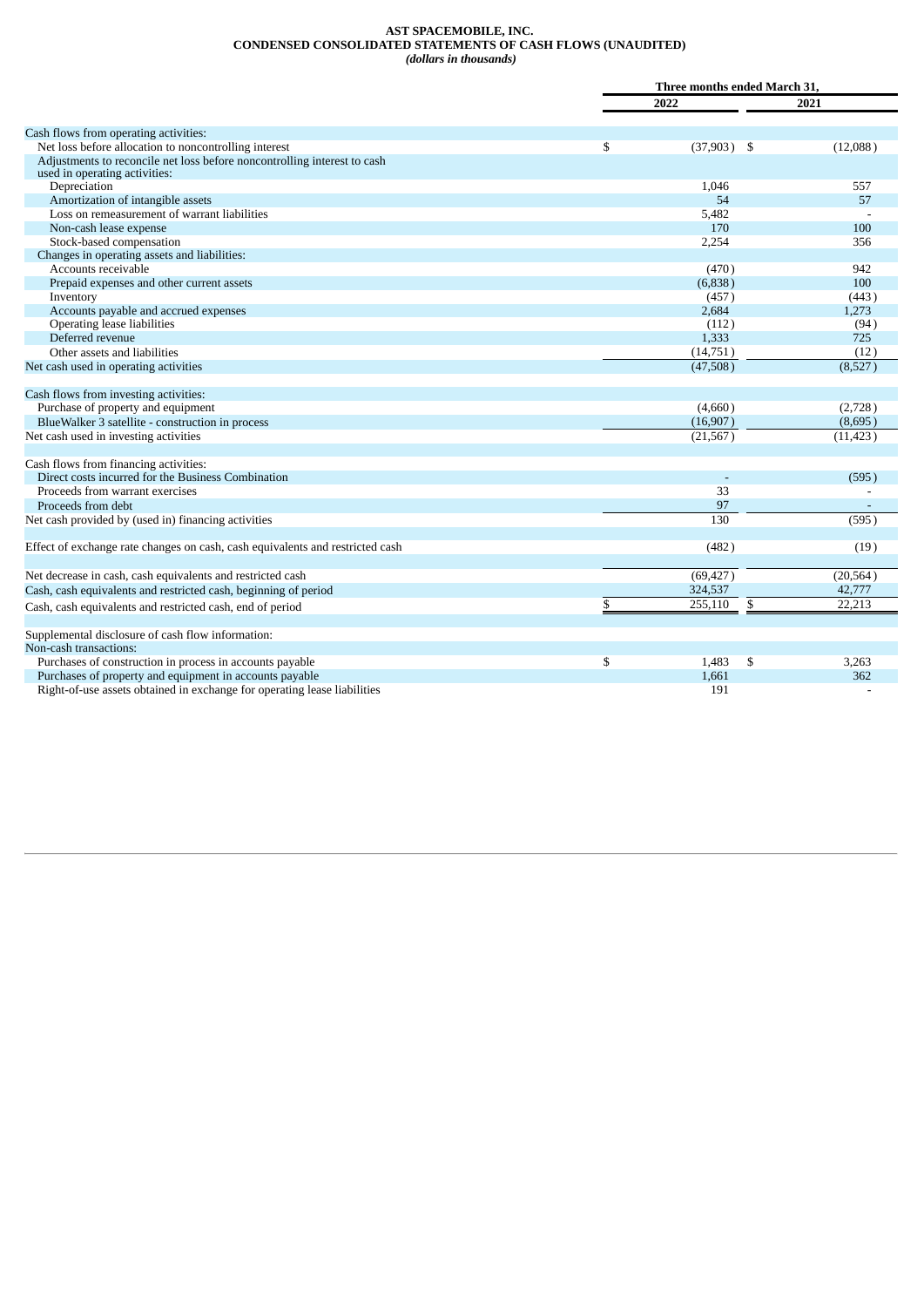**Investor Contact:** Scott Wisniewski investors@ast-science.com

**Media Contact:** Brandyn Bissinger press@ast-science.com +1 866 845 6521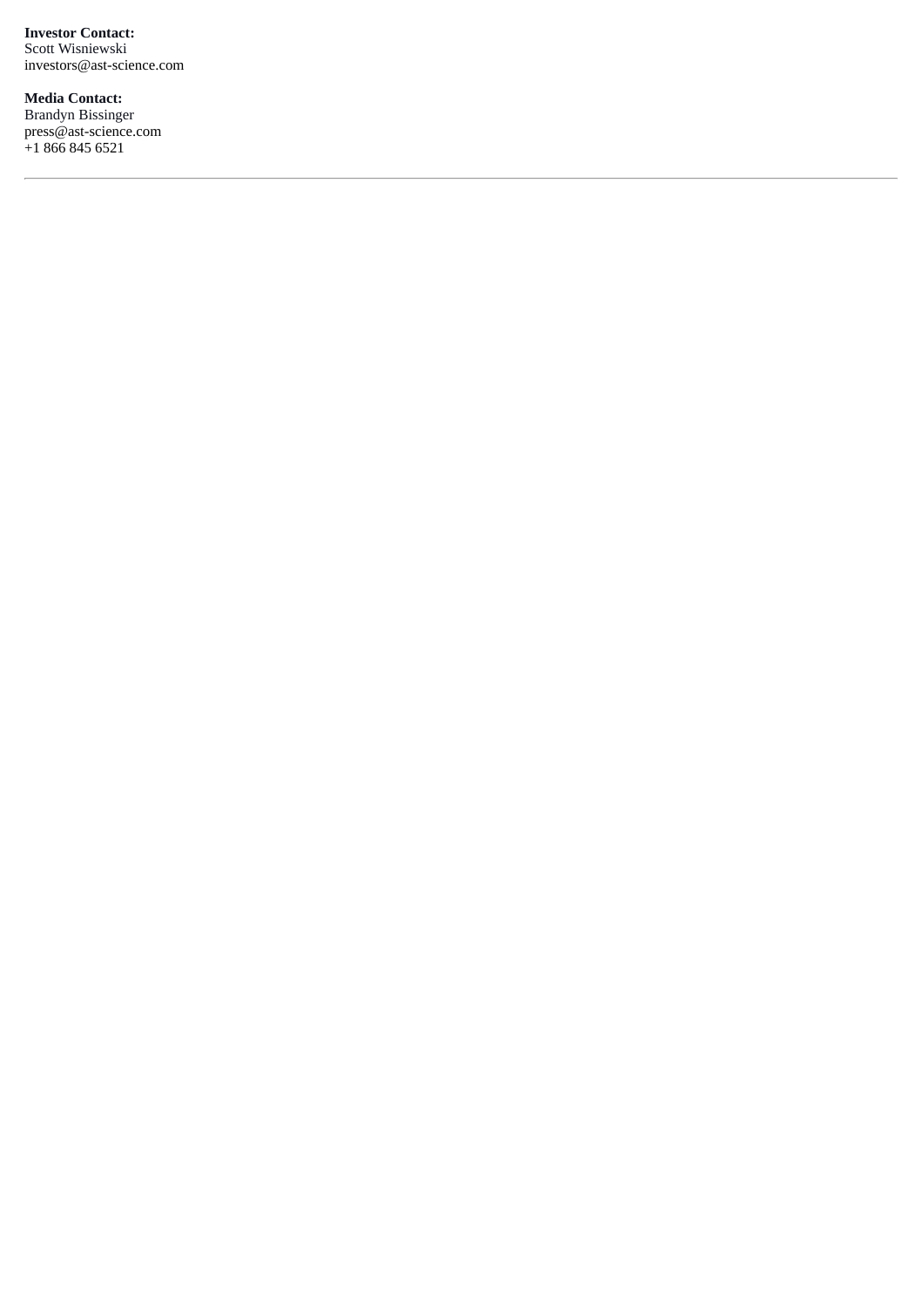# <span id="page-11-0"></span>**AST**SpaceMobile

Transforming how the world connects

M Nasdaq **NASDAQ: ASTS** 

**Business Update - First Quarter 2022** May 16, 2022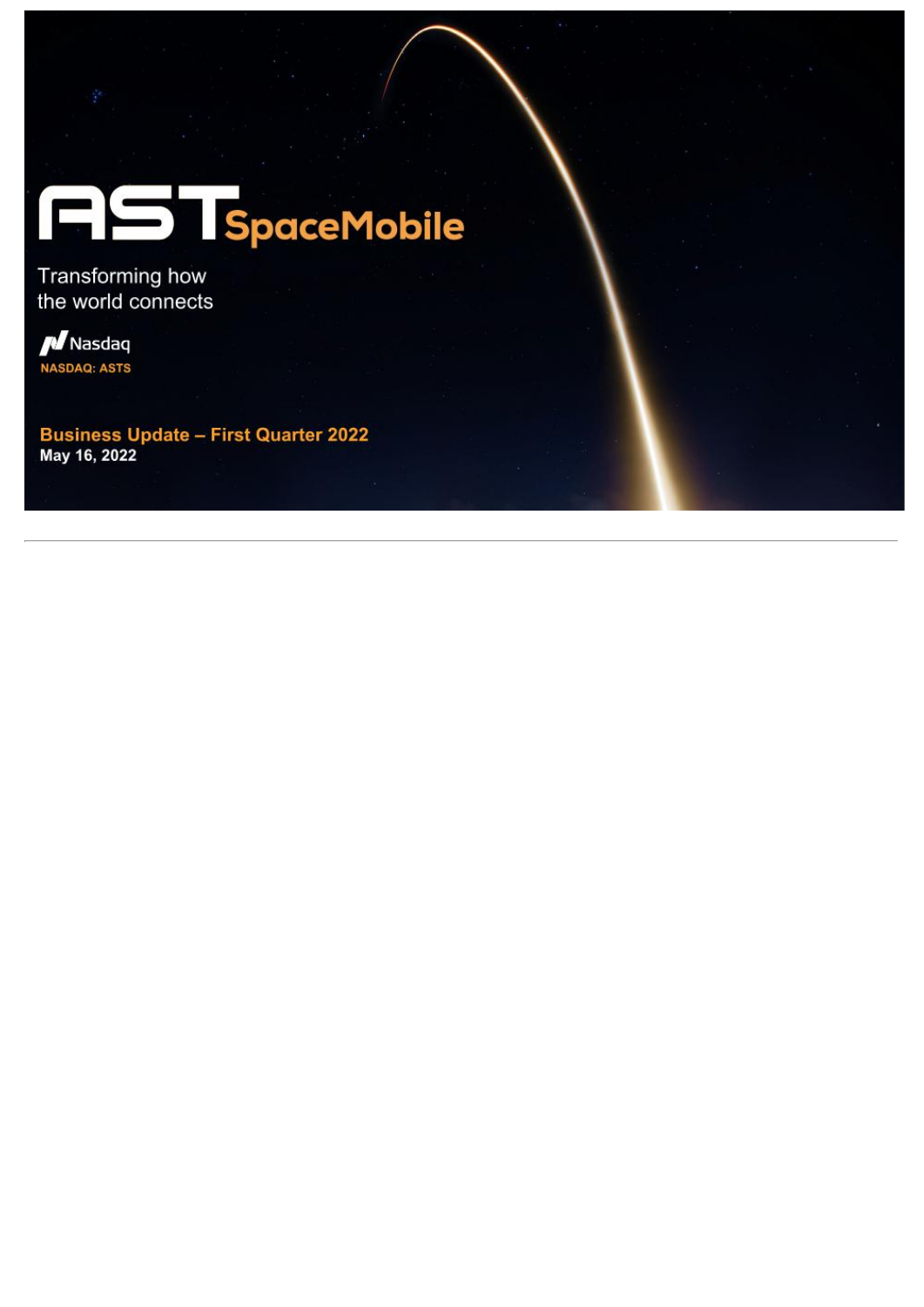#### **Forward Looking Statements**

The information in this presentation and the oral statements made in connection therewith includes "forward-looking statements" for the purposes of federal securities laws that are not historical facts and involve risks and uncertainties that could cause actual results to differ materially from those expected and projected. All statements, other than statements of historical fact in this presentation and the oral statements made in connection therewith regarding AST projected. All statements, other than statements of nistorical ract in this presentation and the oriental mandemant of the "Company"), financial position, business strategy and the plans and objectives of SpaceMobile", for identifying important factors that could cause actual results to differ materially from those anticipated in the forward-looking statements, please refer to the<br>Risk Factors contained in AST SpaceMobile's Annual Report on accessed on the EDGAR section of the SEC's website at www.sec.gov. Except as expressly required by applicable securities law, the Company disclaims any intention or obligation to update or revise any forward-looking statements whether as a result of new information, future events or otherwise

#### Use of Non-GAAP Financial Measures (UNAUDITED)

This presentation contains certain non-GAAP measures, including cash operating expense. Cash operating expense is equal to total operating expense less non-cash operating expense such as depreciation and amortization and stock-based compensation expense. The Company believes that these non-GAAP measures, when presented in conjunction with comparable GAAP measures, provide useful information about the Company's operating results and liquidity and enhance the overall ability to assess the Company's financial performance. The Company uses these measures, together with other measures of performance under GAAP, to compare the relative performance of opera

#### Industry and Market Data

This presentation includes market data and other statistical information from sources believed to be reliable, including independent industry publications, This presentation includes market data and other statistical infor independently verified the information and cannot guarantee its accuracy and completeness.

#### **Trademarks and Trade Names**

AST SpaceMobile owns or has rights to various trademarks, service marks and trade names that they use in connection with the operation of their respective businesses. This presentation also contains trademarks, service marks and trade names of third parties, which are the property of their respective ownresses. This presentation also contains trademialities, service marks and trade hames of third parties, which are the property of their<br>respective owners. The use or display of third parties' trademarks, serv these trademark<del>ported manuface</del> and trade names.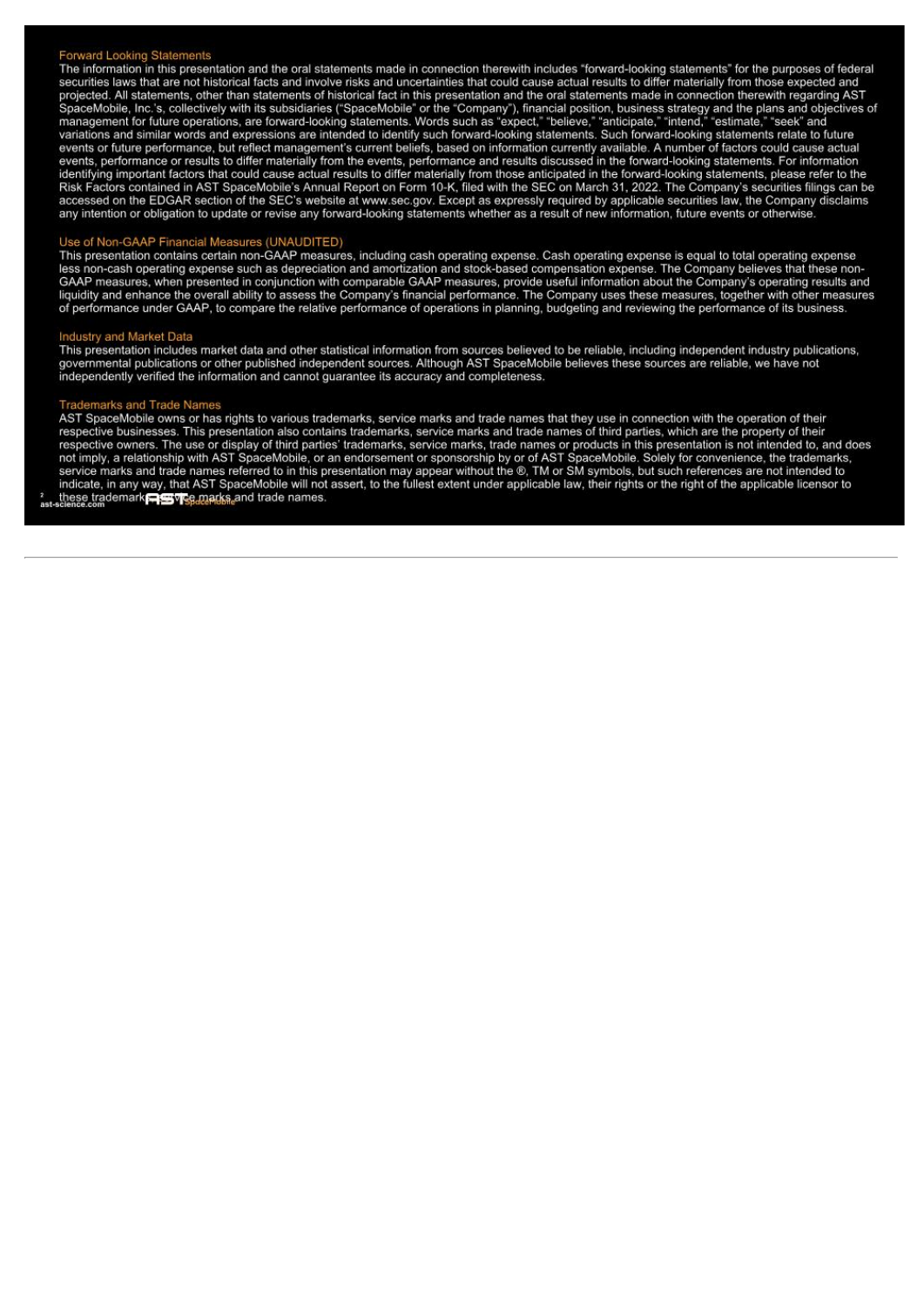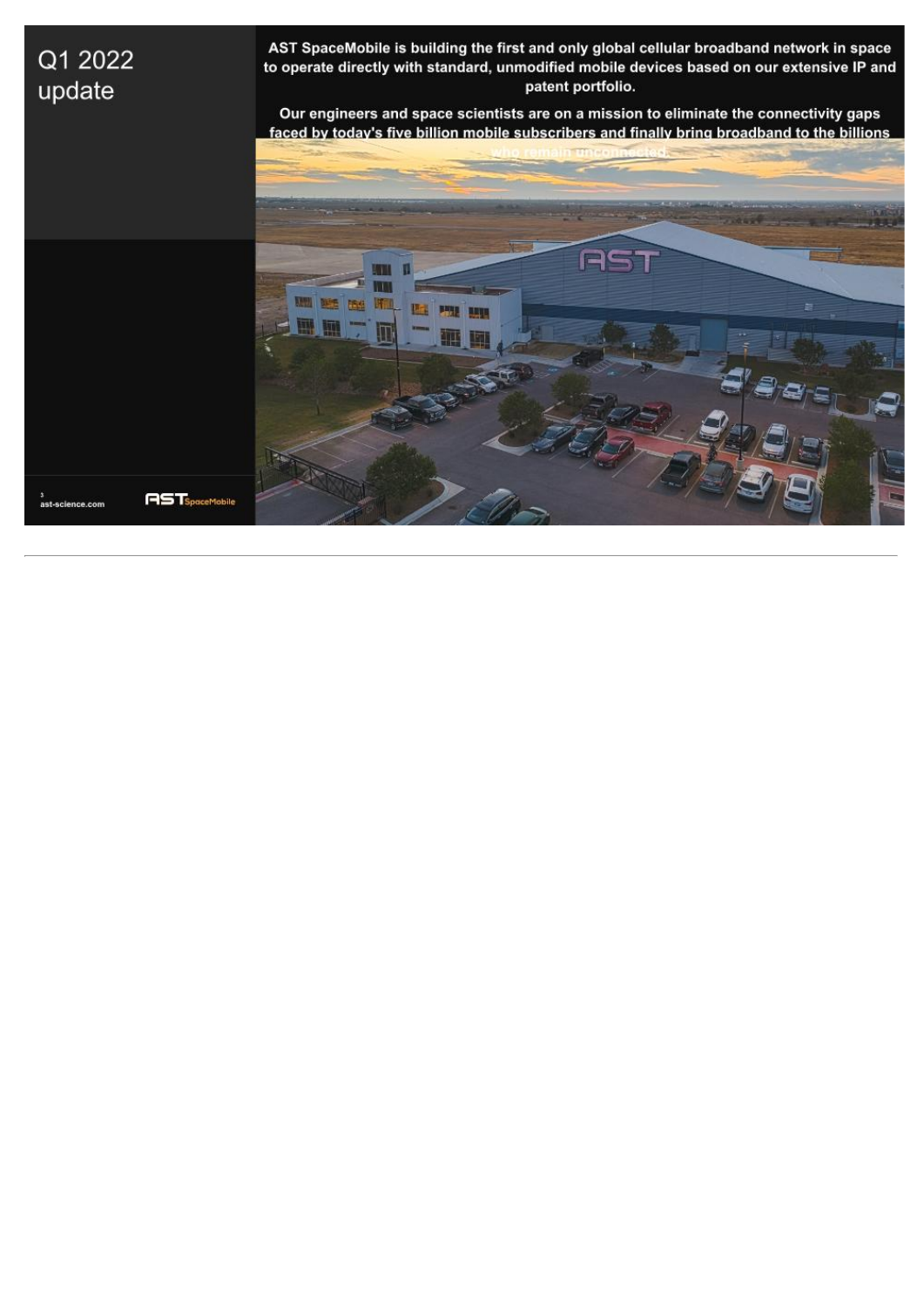# Technology and industrialization update

1. As of 5/16/2022

-<br>ast-science.com



- ← On target for planned BlueWalker 3 summer launch
- √ Over 700 tests completed to date
- Expected to test cellular broadband ú globally with participating cellular<br>operators in the U.S., Japan, Europe,<br>Africa, South America and Asia
- Ground control centers in Maryland, V Colorado and Australia being readied to support BW3 post-launch operations
- $\checkmark$  Ground stations and approvals in process and on target to support<br>planned BW3 summer launch, including FCC experimental license being granted
- $\checkmark$  On target for completion during 2022 of our extension production facility<br>("Site 2") in Texas to support our target of up to 6 satellites per month
- Increase to more than 2,300 patent V and patent-pending claims supporting strong and expanding competitive advantage<sup>1</sup>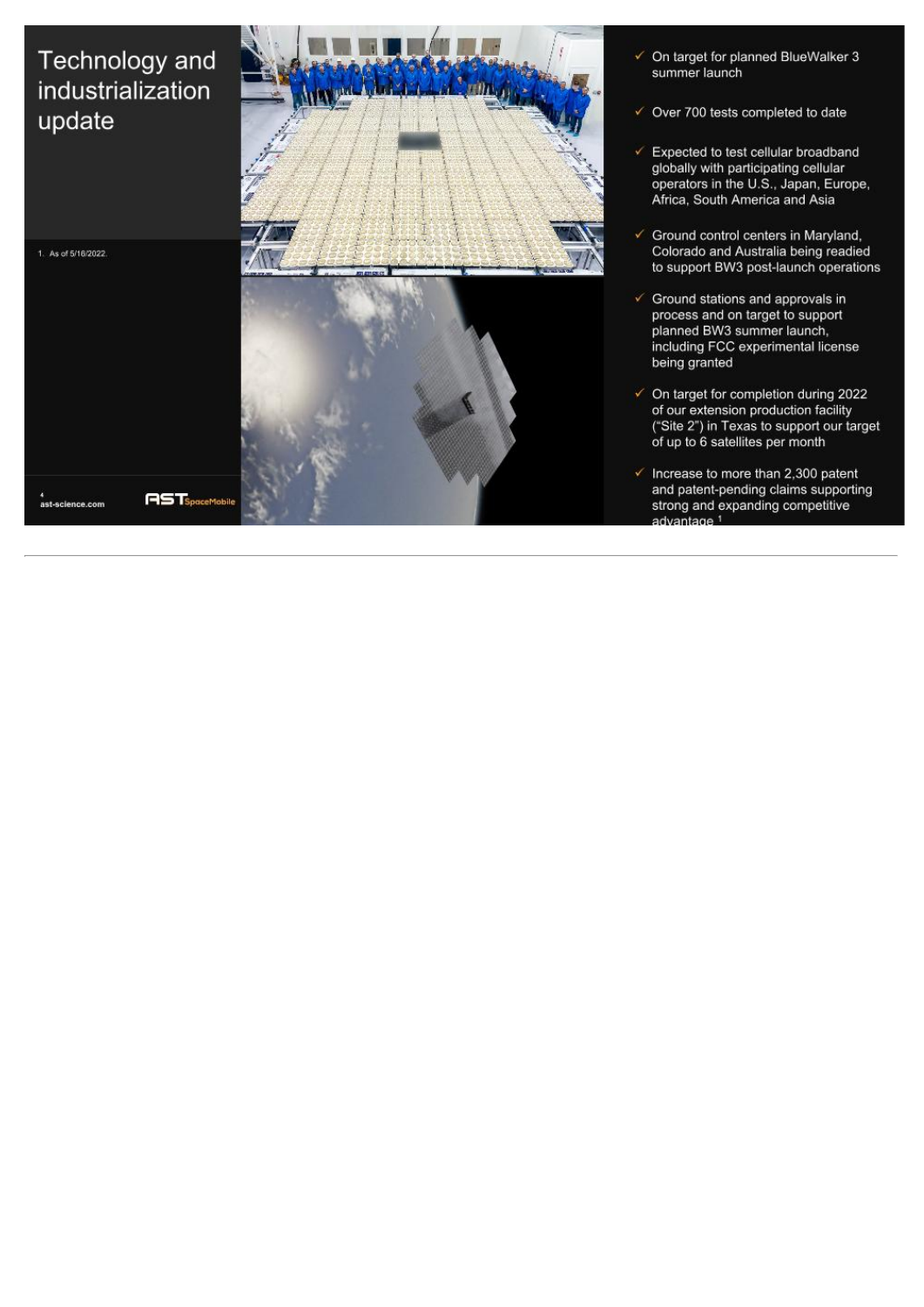# Continued business momentum





# **New MOU with Globe Telecom**

an operator in the Philippines with approximately 86 million subscribers



# More than 1.8 billion subscribers

represented by mobile network operators with whom we have agreements and MOUs<sup>1</sup>

Received FCC Experimental License for BlueWalker 3 space-to-ground testing in the United States using 3GPP low-band cellular and Q/V-band frequencies



# \$75 million Committed Equity Facility

with B. Riley provides AST with the right, but not obligation, to raise equity capital over next 24 months



# New Chief Financial Officer, Sean Wallace

with deep telecom, financial, and capital markets experience, added to the team to support our future growth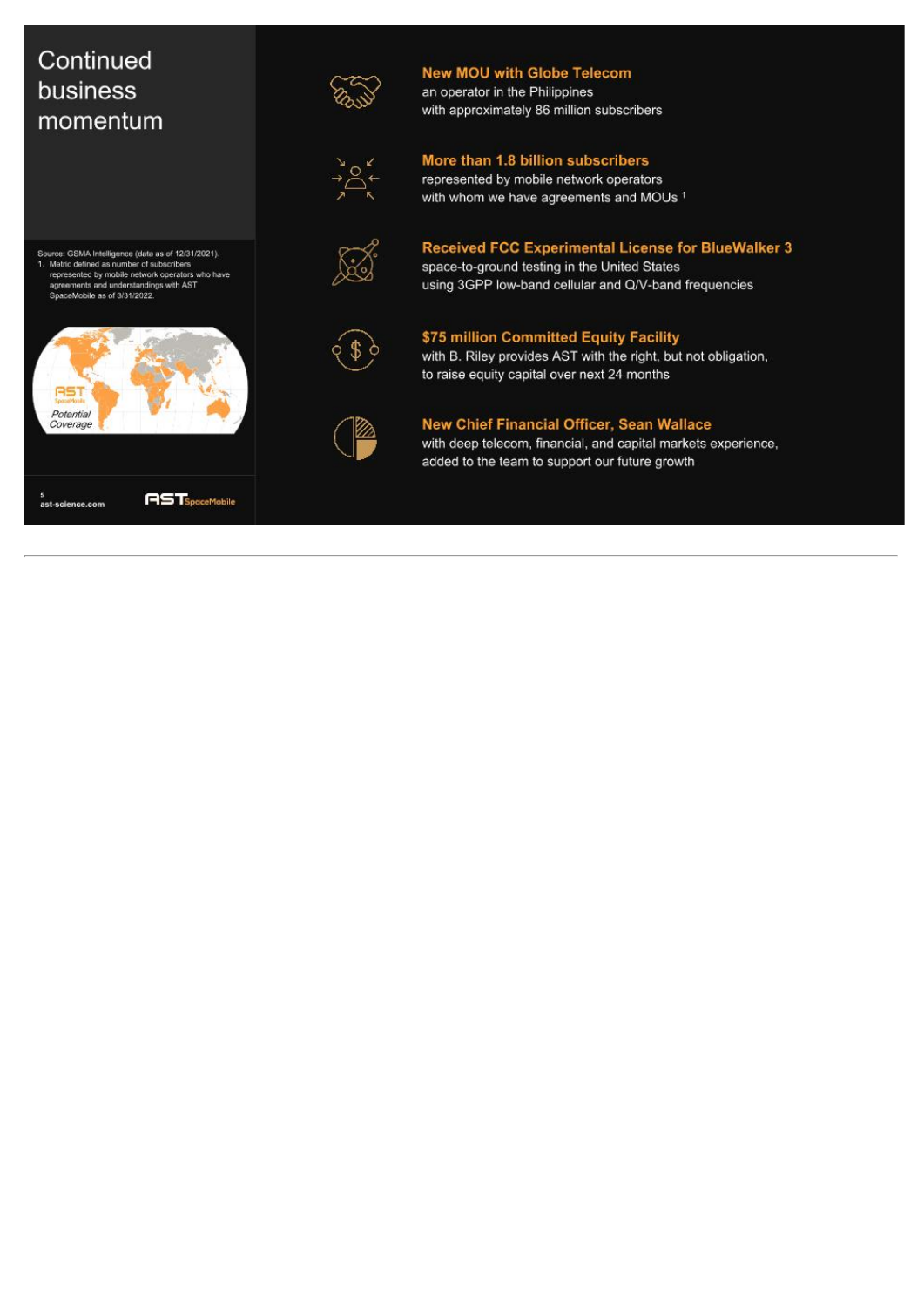